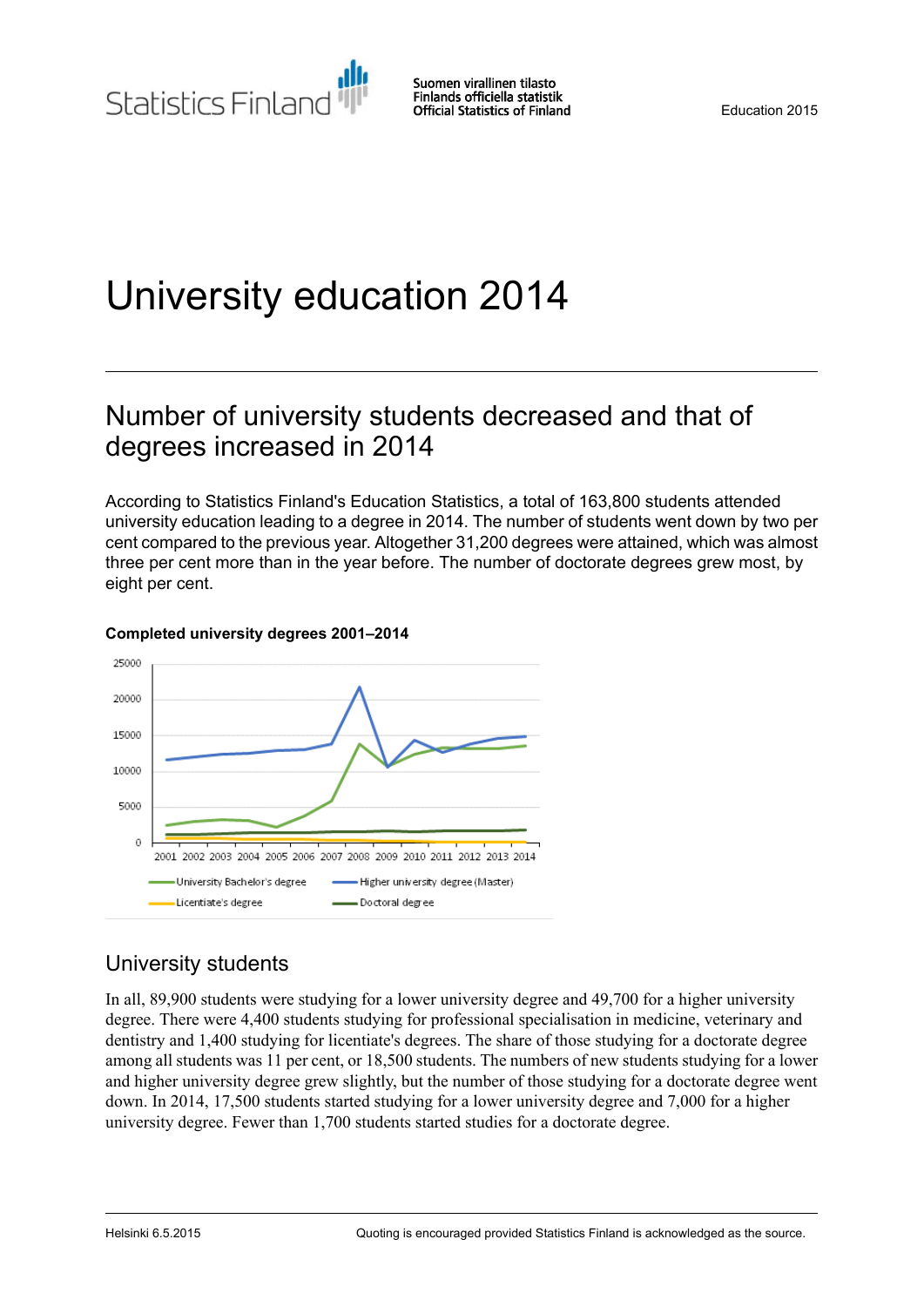#### **University students by fields of education (Educational Administration's classification 1995) and gender in 2014**



In 2014, the highest numbers of students were studying in the field of administration and commerce, 26 per cent. There were nearly as many students in the field of humanities and education, 25 per cent. The third most students were studying in the field of technology and transport, 19 per cent. The proportion of women of all students attending education leading to a degree was 54 per cent but the variation was large when viewed by field of education. In the field of humanities and education, the proportion of women was 75 per cent and in the field of health and social services it was 67 per cent, but in the field of technology and transport the proportion was only 22 per cent.

The number of students was highest at the University of Helsinki, 34,800. The second most students were found at Aalto University, 18,300 and the third most at the University of Turku, 16,800.

# University degrees

The number of degrees attained at universities increased. In 2014, the number of higher university degrees was 14,900 and that of lower university degrees 13,600. Completed degrees at the doctorate level numbered almost 1,900. Of all degrees completed at universities, over six per cent were attained by foreign students, the figure being nine per cent for higher university degrees and 21 per cent for doctorate degrees.

In 2014, most degrees were completed in the field of administration and commerce and in the field of humanities and education, 28 per cent in both. The third most degrees were completed in the field of technology and transport, 18 per cent. Most doctors graduated in the field of natural resources, 23 per cent.

Examined by university, most degrees were completed at the University of Helsinki, 6,100. The second most degrees were attained at Aalto University and the University of Turku, in both 3,500 degrees. Data on university students and degrees pertaining to 2014 were for the first time produced from the national database of universities. More detailed time series data on university students and degrees by education and university are available in the tables in [databases](http://193.166.171.75/database/StatFin/kou/yop/yop_en.asp).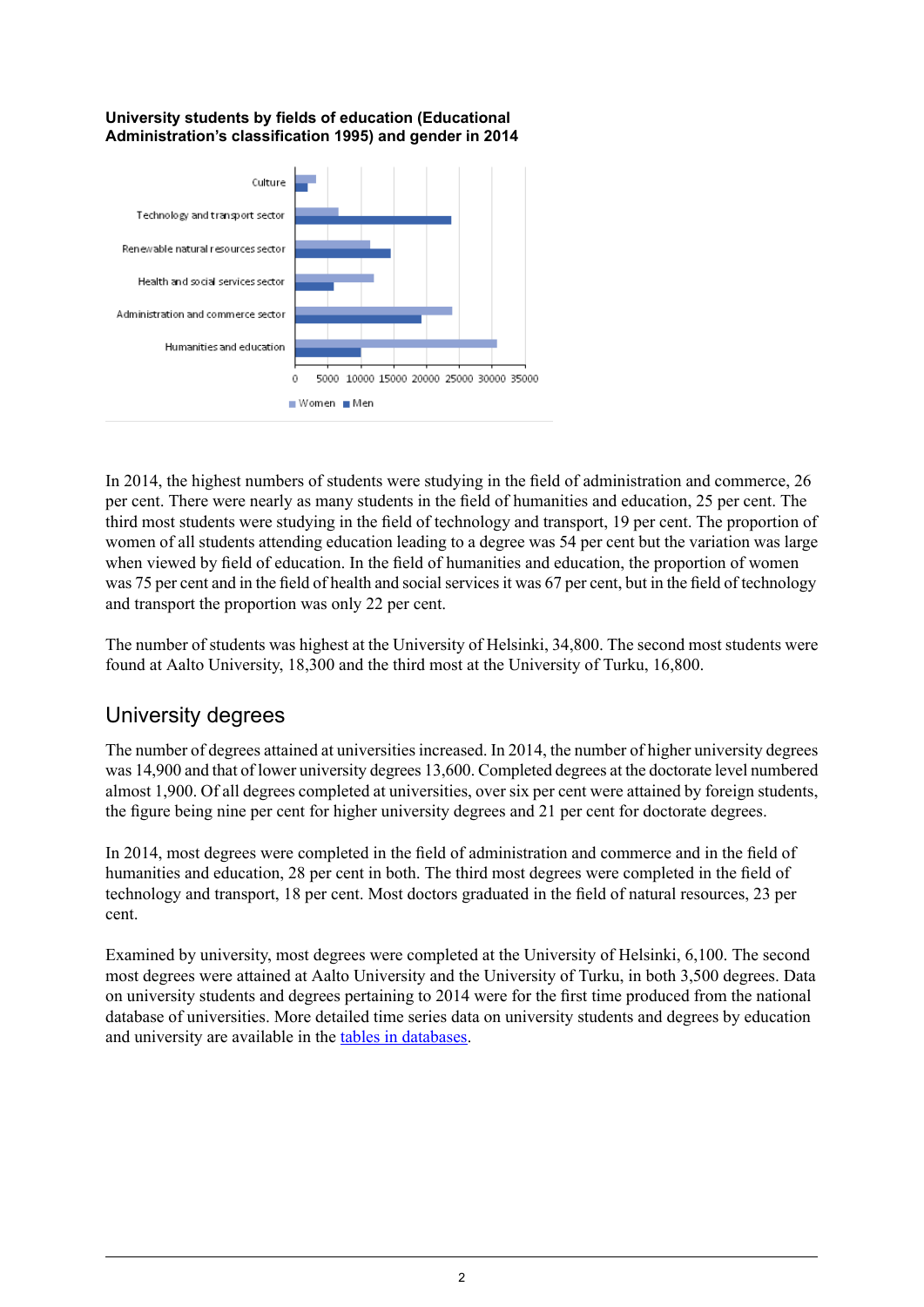# **Contents**

### **Tables**

### **Appendix tables**

| Appendix table 1. Students in universities and completed university degrees by level of education, fields of education |  |
|------------------------------------------------------------------------------------------------------------------------|--|
|                                                                                                                        |  |
|                                                                                                                        |  |
|                                                                                                                        |  |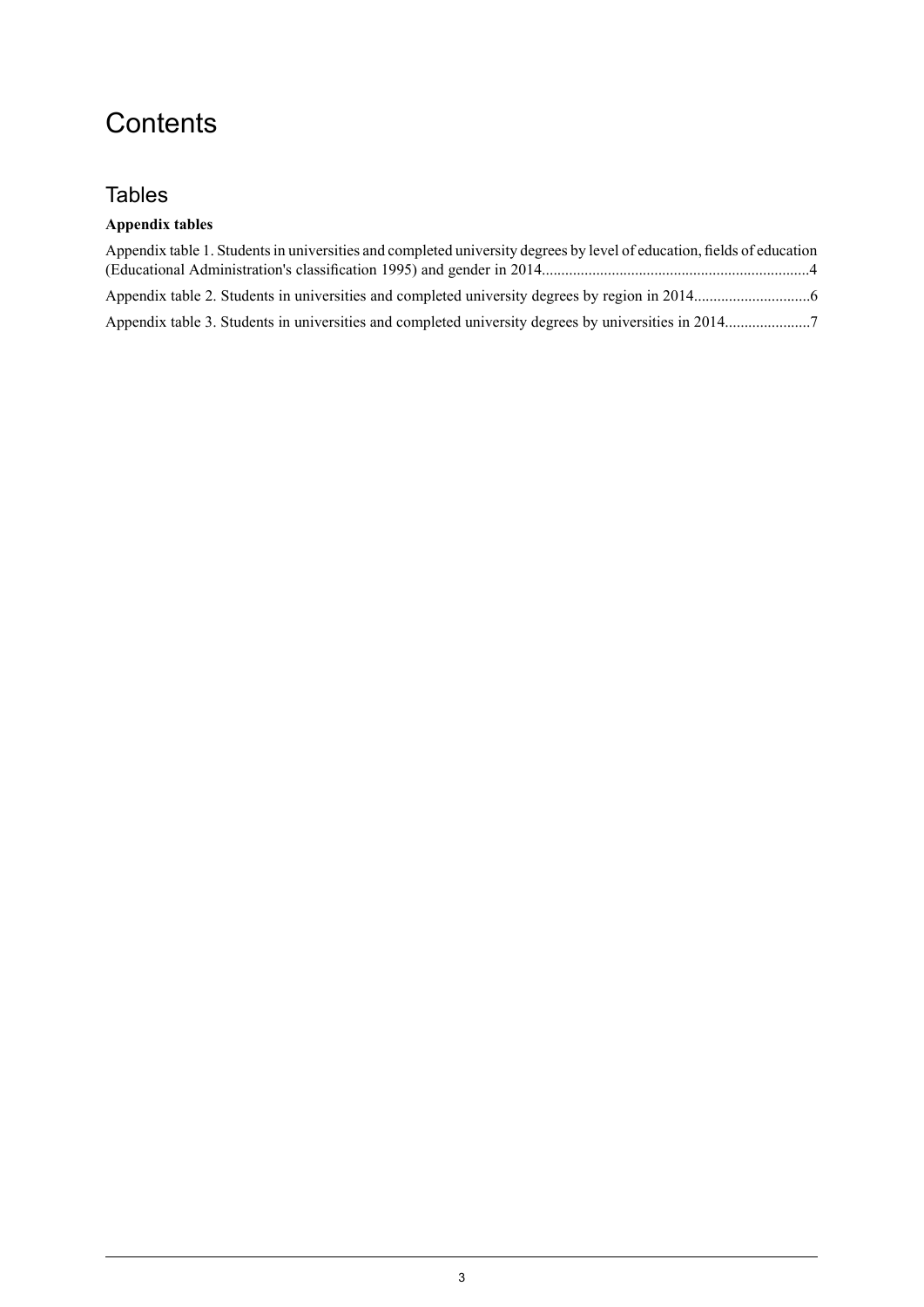# Appendix tables

#### <span id="page-3-0"></span>**Appendix table 1. Students in universities and completed university degrees by level of education, fields of education (Educational Administration's classification 1995) and gender in 2014**

| Level of education                                            |                                             | <b>New</b><br>students,<br>total | <b>New</b><br>students,<br>women | Students,<br>total | Students,<br>women | Completed<br>and degrees | Completed<br>qualifications qualifications<br>and degrees,<br>women |
|---------------------------------------------------------------|---------------------------------------------|----------------------------------|----------------------------------|--------------------|--------------------|--------------------------|---------------------------------------------------------------------|
| Fields of education, total                                    |                                             | 26998                            | 14 899                           | 163 759            | 87 614             | 31 164                   | 18 263                                                              |
|                                                               | Renewable natural<br>resources sector       | 4 5 3 9                          | 2068                             | 25 957             | 11 370             | 3841                     | 1919                                                                |
|                                                               | Technology and transport<br>sector          | 4 4 0 0                          | 1 0 4 6                          | 30 302             | 6 5 6 4            | 5478                     | 1 321                                                               |
|                                                               | Administration and<br>commerce sector       | 7414                             | 4 2 6 8                          | 43 006             | 23 845             | 8743                     | 5 1 6 7                                                             |
|                                                               | <b>Health and social services</b><br>sector | 2960                             | 1951                             | 17812              | 11 963             | 3 188                    | 2 330                                                               |
|                                                               | Culture                                     | 815                              | 525                              | 5014               | 3 1 4 0            | 1 0 0 2                  | 655                                                                 |
|                                                               | Humanities and education                    | 6523                             | 5 0 2 7                          | 40 738             | 30 698             | 8702                     | 6867                                                                |
|                                                               | Other                                       | 347                              | 14                               | 930                | 34                 | 210                      | 4                                                                   |
| <b>University</b>                                             | <b>Fields of education, total</b>           | 17 538                           | 9853                             | 89 853             | 45 624             | 13 640                   | 7988                                                                |
| <b>Bachelor's</b><br>degree                                   | Renewable natural<br>resources sector       | 3439                             | 1589                             | 16 831             | 7 0 1 3            | 1655                     | 844                                                                 |
|                                                               | Technology and transport<br>sector          | 2588                             | 584                              | 17 040             | 3 1 3 8            | 2 3 5 2                  | 542                                                                 |
|                                                               | Administration and<br>commerce sector       | 4914                             | 2679                             | 25 140             | 13 005             | 4 0 4 7                  | 2 3 0 4                                                             |
|                                                               | Health and social services<br>sector        | 898                              | 723                              | 3 2 4 8            | 2 4 8 9            | 756                      | 639                                                                 |
|                                                               | Culture                                     | 419                              | 271                              | 2086               | 1 2 9 2            | 372                      | 236                                                                 |
|                                                               | Humanities and education                    | 5 1 2 0                          | 3999                             | 25 032             | 18 673             | 4 3 1 7                  | 3423                                                                |
|                                                               | Other                                       | 160                              | 8                                | 476                | 14                 | 141                      | 0                                                                   |
| Higher                                                        | <b>Fields of education, total</b>           | 7033                             | 3682                             | 49 671             | 28 555             | 14 920                   | 8800                                                                |
| university<br>degree<br>(Master)                              | Renewable natural<br>resources sector       | 809                              | 355                              | 5820               | 2820               | 1729                     | 855                                                                 |
|                                                               | Technology and transport<br>sector          | 1439                             | 344                              | 8 501              | 2078               | 2682                     | 663                                                                 |
|                                                               | Administration and<br>commerce sector       | 2 1 3 7                          | 1 3 7 7                          | 13 945             | 8637               | 4 3 7 2                  | 2675                                                                |
|                                                               | Health and social services<br>sector        | 1 1 3 9                          | 625                              | 7 3 1 9            | 4 4 8 0            | 1449                     | 1 0 0 0                                                             |
|                                                               | Culture                                     | 331                              | 212                              | 2 3 9 7            | 1 5 3 9            | 586                      | 393                                                                 |
|                                                               | Humanities and education                    | 999                              | 764                              | 11 304             | 8987               | 4 0 3 7                  | 3 2 1 0                                                             |
|                                                               | Other                                       | 179                              | 5                                | 385                | 14                 | 65                       | 4                                                                   |
| Professional                                                  | <b>Fields of education, total</b>           | 668                              | 424                              | 4 3 6 5            | 2965               | 580                      | 410                                                                 |
| specialisation<br>in medicine,<br>veterinary and<br>dentistry | Health and social services<br>sector        | 668                              | 424                              | 4 3 6 5            | 2 9 6 5            | 580                      | 410                                                                 |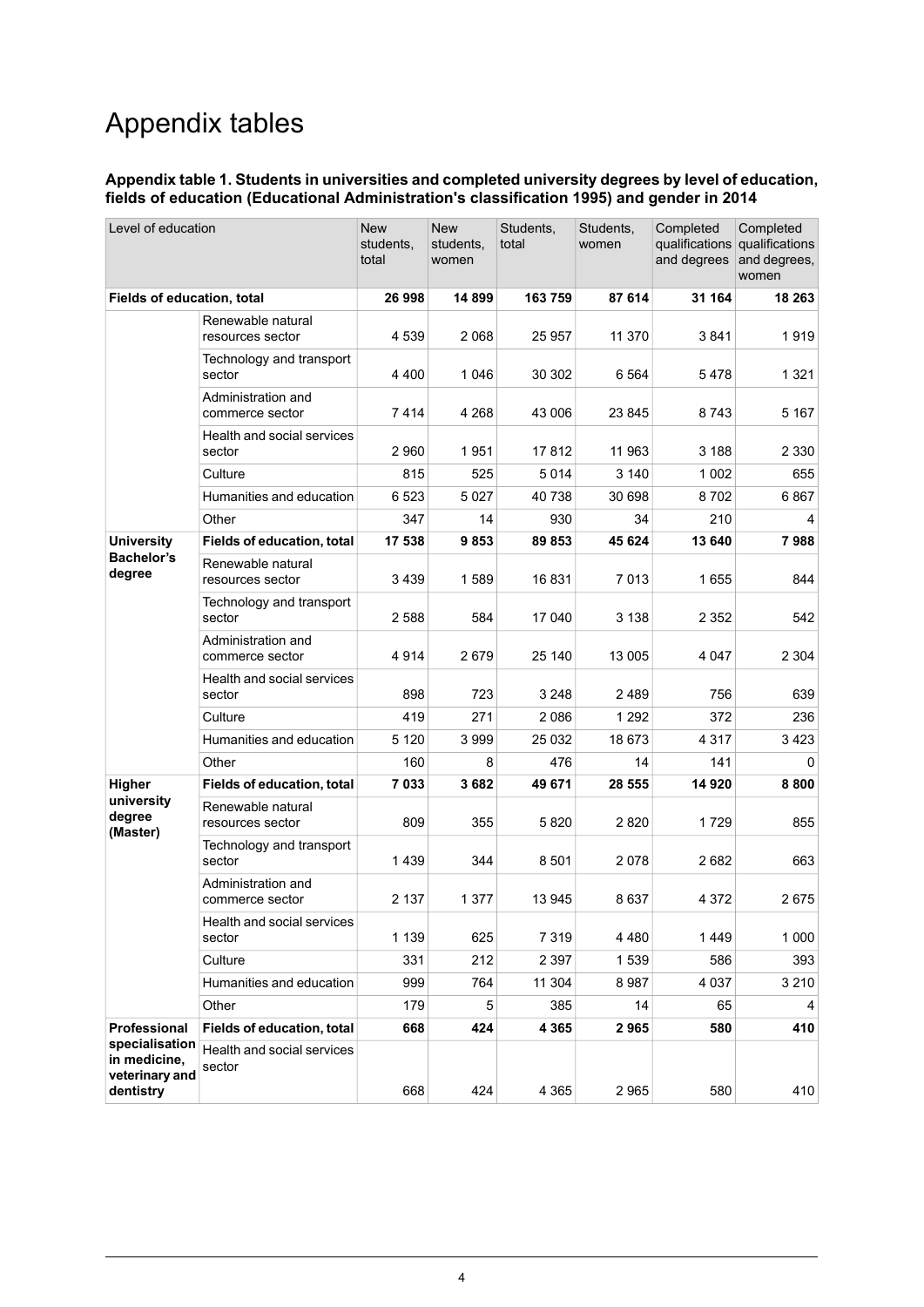| Level of education        |                                       | <b>New</b><br>students,<br>total | <b>New</b><br>students,<br>women | Students,<br>total | Students,<br>women | Completed<br>and degrees | Completed<br>qualifications qualifications<br>and degrees,<br>women |
|---------------------------|---------------------------------------|----------------------------------|----------------------------------|--------------------|--------------------|--------------------------|---------------------------------------------------------------------|
| Licentiate's<br>degree    | <b>Fields of education, total</b>     | 108                              | 86                               | 1420               | 716                | 155                      | 96                                                                  |
|                           | Renewable natural<br>resources sector | 9                                | 6                                | 74                 | 30                 | 29                       | 14                                                                  |
|                           | Technology and transport<br>sector    | 3                                | 1                                | 573                | 121                | 31                       | 14                                                                  |
|                           | Administration and<br>commerce sector | 42                               | 31                               | 378                | 261                | 46                       | 29                                                                  |
|                           | Health and social services<br>sector  | 1                                | 1                                | 24                 | 20                 | 1                        | 1                                                                   |
|                           | Culture                               | $\Omega$                         | $\mathbf{0}$                     | 6                  | 3                  | 3                        | $\overline{2}$                                                      |
|                           | Humanities and education              | 53                               | 47                               | 364                | 280                | 45                       | 36                                                                  |
|                           | Other                                 | 0                                | 0                                | 1                  | 1                  | $\Omega$                 | 0                                                                   |
| <b>Doctoral</b><br>degree | <b>Fields of education, total</b>     | 1651                             | 854                              | 18 450             | 9754               | 1869                     | 969                                                                 |
|                           | Renewable natural<br>resources sector | 282                              | 118                              | 3 2 3 2            | 1507               | 428                      | 206                                                                 |
|                           | Technology and transport<br>sector    | 370                              | 117                              | 4 188              | 1 2 2 7            | 413                      | 102                                                                 |
|                           | Administration and<br>commerce sector | 321                              | 181                              | 3543               | 1942               | 278                      | 159                                                                 |
|                           | Health and social services<br>sector  | 254                              | 178                              | 2856               | 2 0 0 9            | 402                      | 280                                                                 |
|                           | Culture                               | 65                               | 42                               | 525                | 306                | 41                       | 24                                                                  |
|                           | Humanities and education              | 351                              | 217                              | 4 0 3 8            | 2758               | 303                      | 198                                                                 |
|                           | Other                                 | 8                                | 1                                | 68                 | 5                  | $\overline{4}$           | 0                                                                   |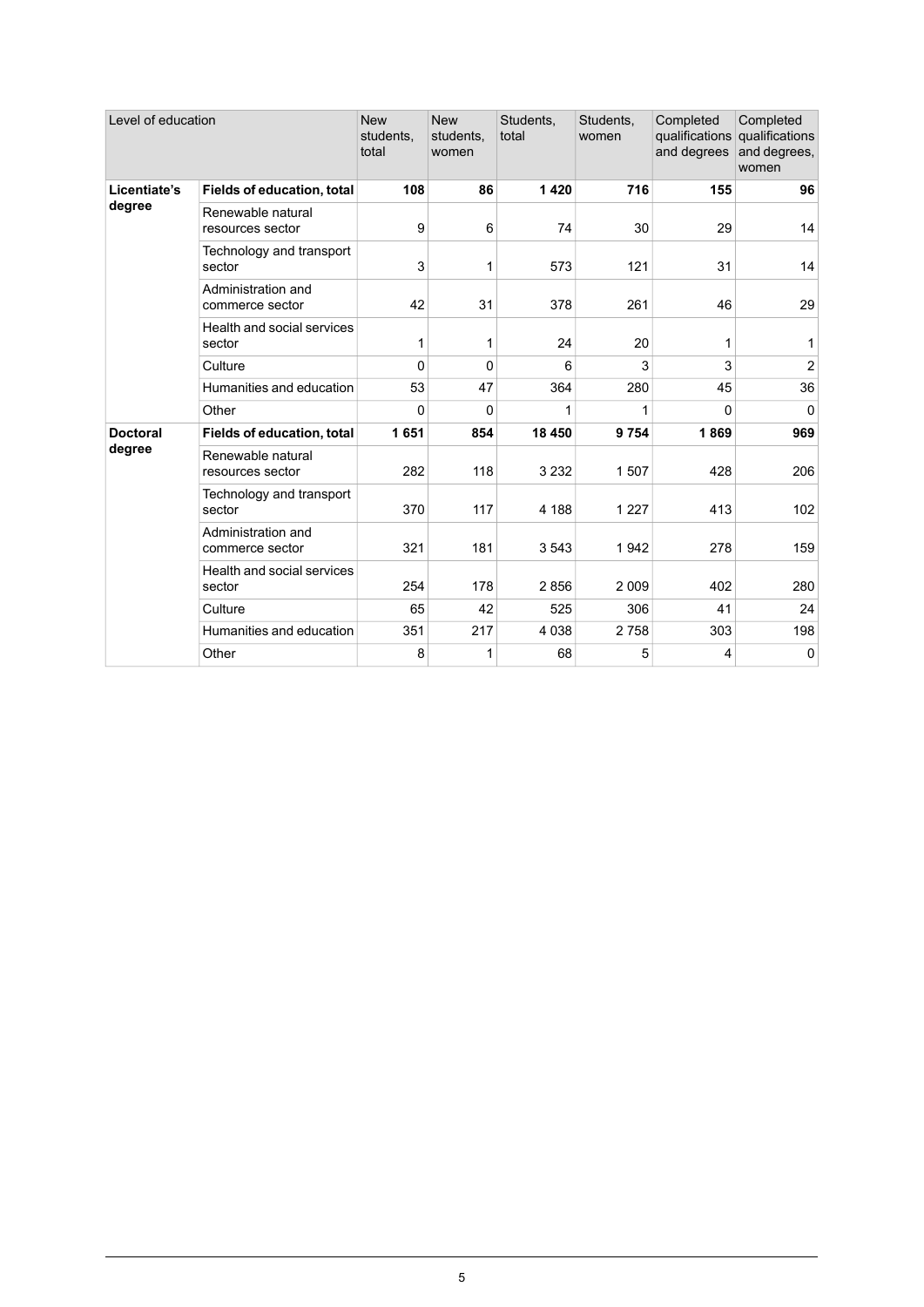| <b>Regions of Education</b> | New students,<br>total | New students, Students, total Students,<br>women |         | women    | Completed<br>qualifications<br>and degrees | Completed<br>qualifications<br>and degrees,<br>women |
|-----------------------------|------------------------|--------------------------------------------------|---------|----------|--------------------------------------------|------------------------------------------------------|
| <b>Whole Country, Total</b> | 26 998                 | 14899                                            | 163759  | 87 614   | 31 164                                     | 18 263                                               |
| <b>Mainland Finland</b>     | 26 998                 | 14899                                            | 163758  | 87 613   | 31 161                                     | 18 260                                               |
| Uusimaa                     | 8719                   | 4545                                             | 57 176  | 29 5 26  | 10 497                                     | 5831                                                 |
| Varsinais-Suomi             | 3 4 5 5                | 2016                                             | 19714   | 11 326   | 3951                                       | 2470                                                 |
| Satakunta                   | 485                    | 331                                              | 2 2 9 5 | 1474     | 508                                        | 325                                                  |
| Kanta-Häme                  | 0                      | 0                                                | 12      | 0        | 0                                          | $\mathbf{0}$                                         |
| Pirkanmaa                   | 3 3 2 6                | 1726                                             | 23 343  | 11 437   | 4 0 8 3                                    | 2 1 5 4                                              |
| Päijät-Häme                 | 33                     | 25                                               | 227     | 162      | 58                                         | 33                                                   |
| Kymenlaakso                 | 0                      | 0                                                | 4       | $\Omega$ | 0                                          | 0                                                    |
| South Karelia               | 971                    | 284                                              | 5 0 5 3 | 1403     | 988                                        | 331                                                  |
| Etelä-Savo                  | 270                    | 204                                              | 1 0 9 9 | 847      | 276                                        | 228                                                  |
| Pohjois-Savo                | 1 3 3 2                | 862                                              | 6952    | 4 3 5 9  | 1 2 7 9                                    | 921                                                  |
| North Karelia               | 1531                   | 892                                              | 8 0 5 1 | 4749     | 1 3 7 1                                    | 891                                                  |
| <b>Central Finland</b>      | 2435                   | 1526                                             | 12 866  | 7725     | 2731                                       | 1754                                                 |
| South Ostrobothnia          | 24                     | 4                                                | 29      | 7        | 3                                          | 1                                                    |
| Ostrobothnia                | 1422                   | 845                                              | 7510    | 4 2 5 6  | 1 3 8 2                                    | 857                                                  |
| Central Ostrobothnia        | 50                     | 45                                               | 195     | 149      | 102                                        | 91                                                   |
| North Ostrobothnia          | 2 2 3 2                | 1 1 0 2                                          | 14 847  | 7 1 5 0  | 2896                                       | 1607                                                 |
| Kainuu                      | 13                     | $\overline{2}$                                   | 36      | 11       | 9                                          | $\overline{2}$                                       |
| Lapland                     | 700                    | 490                                              | 4 3 4 9 | 3032     | 1 0 2 7                                    | 764                                                  |
| Åland                       | 0                      | 0                                                | 1       | 1        | 3                                          | 3                                                    |
| Åland                       | 0                      | 0                                                | 1       | 1        | 3                                          | 3                                                    |

### <span id="page-5-0"></span>**Appendix table 2. Students in universities and completed university degrees by region in 2014**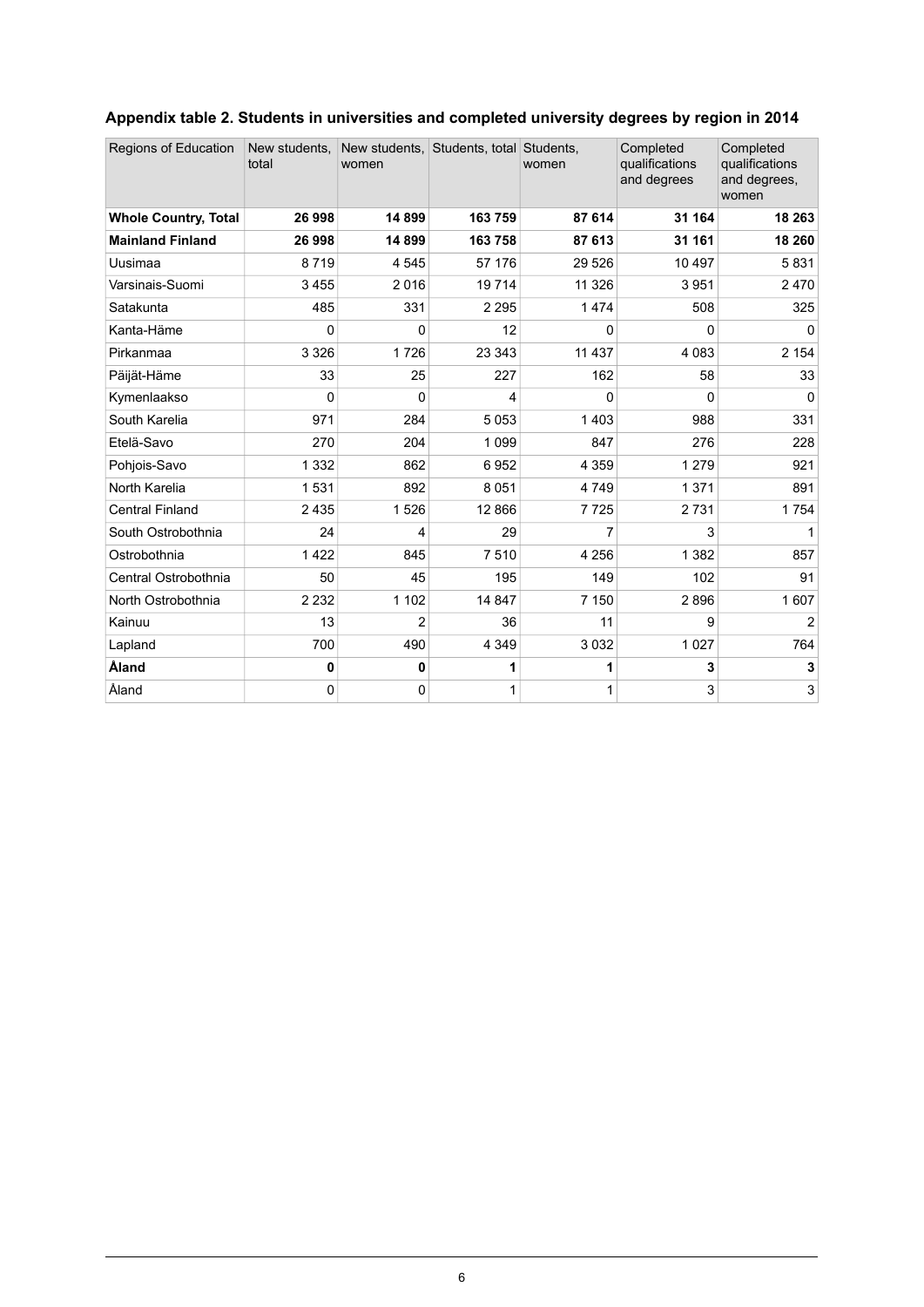#### <span id="page-6-0"></span>**Appendix table 3. Students in universities and completed university degrees by universities in 2014**

| University                               | New students.<br>total | New<br>students,<br>women | Students, total Students, | women   | Completed<br>qualifications<br>and degrees | Completed<br>qualifications<br>and degrees.<br>women |
|------------------------------------------|------------------------|---------------------------|---------------------------|---------|--------------------------------------------|------------------------------------------------------|
| Total                                    | 26 998                 | 14899                     | 163 759                   | 87 614  | 31 164                                     | 18 263                                               |
| <b>Aalto University</b>                  | 2585                   | 898                       | 18 343                    | 5844    | 3492                                       | 1 1 8 9                                              |
| Hanken School of<br>Economics            | 484                    | 254                       | 2433                      | 1 1 0 1 | 526                                        | 274                                                  |
| Lappeenranta University of<br>Technology | 971                    | 284                       | 5 0 0 4                   | 1402    | 1010                                       | 335                                                  |
| National Defence University              | 347                    | 14                        | 929                       | 33      | 210                                        | 4                                                    |
| Tampere University of<br>Technology      | 1 1 5 2                | 280                       | 8 8 0 4                   | 1887    | 1598                                       | 388                                                  |
| University of Eastern<br>Finland         | 3011                   | 1882                      | 15752                     | 9747    | 2842                                       | 1983                                                 |
| University of Helsinki                   | 5 2 7 8                | 3 3 6 2                   | 34 833                    | 22 131  | 6088                                       | 4 2 7 8                                              |
| University of Jyväskylä                  | 2498                   | 1573                      | 13 057                    | 7880    | 2840                                       | 1847                                                 |
| University of Lapland                    | 700                    | 490                       | 4 3 4 9                   | 3 0 3 2 | 1 0 2 7                                    | 764                                                  |
| University of Oulu                       | 2 2 3 2                | 1 1 0 2                   | 14 822                    | 7 1 4 3 | 2896                                       | 1607                                                 |
| University of Tampere                    | 2 3 1 0                | 1508                      | 15 134                    | 9791    | 2571                                       | 1813                                                 |
| University of Turku                      | 2932                   | 1811                      | 16788                     | 10 145  | 3536                                       | 2 2 8 4                                              |
| University of Vaasa                      | 985                    | 549                       | 5 3 8 7                   | 2803    | 937                                        | 530                                                  |
| University of the Arts<br>Helsinki       | 328                    | 188                       | 1985                      | 1 1 1 0 | 465                                        | 267                                                  |
| Åbo Akademi University                   | 1 1 8 5                | 704                       | 6 1 3 9                   | 3565    | 1 1 2 6                                    | 700                                                  |